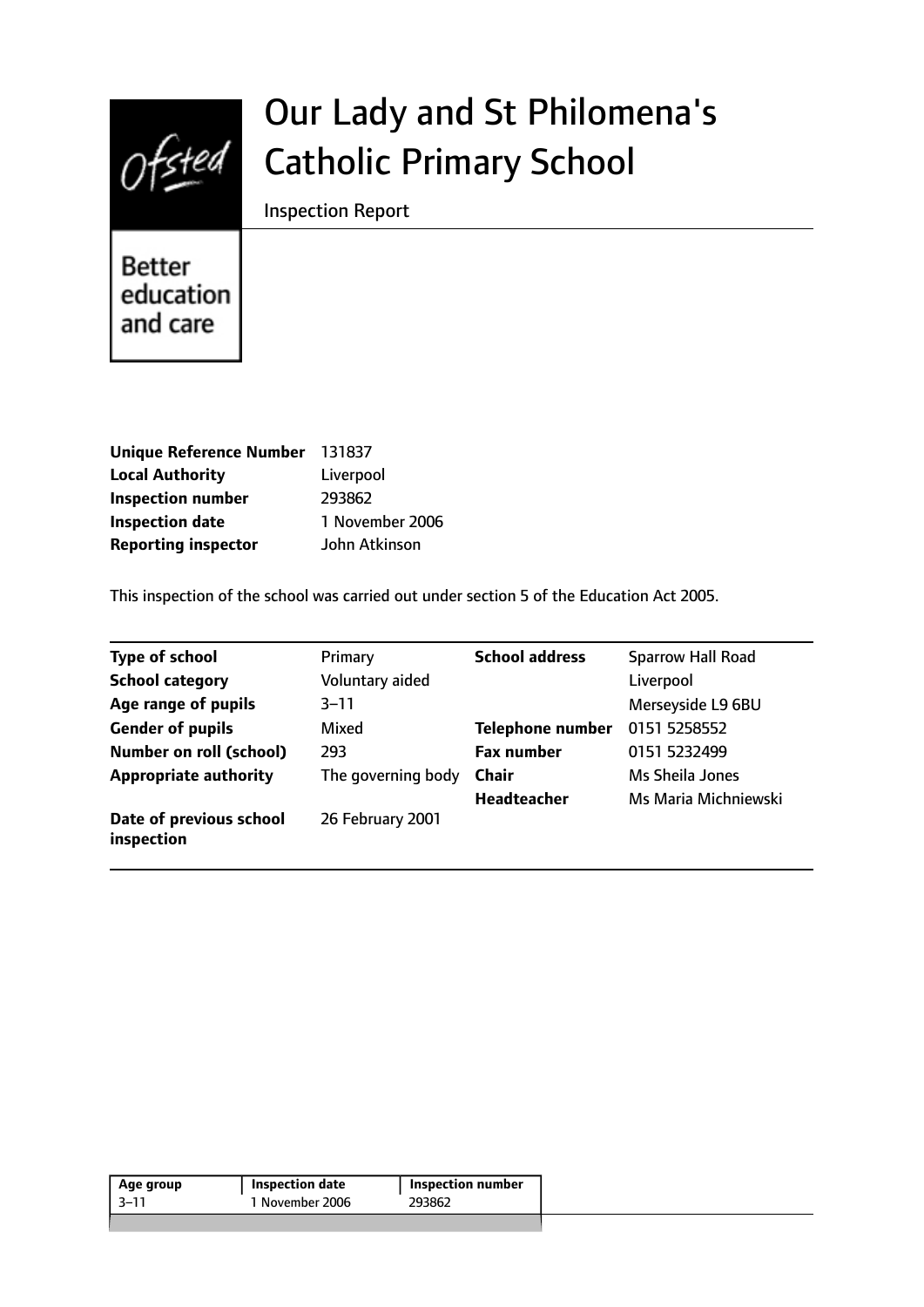© Crown copyright 2006

Website: www.ofsted.gov.uk

This document may be reproduced in whole or in part for non-commercial educational purposes, provided that the information quoted is reproduced without adaptation and the source and date of publication are stated.

Further copies of this report are obtainable from the school. Under the Education Act 2005, the school must provide a copy of this report free of charge to certain categories of people. A charge not exceeding the full cost of reproduction may be made for any other copies supplied.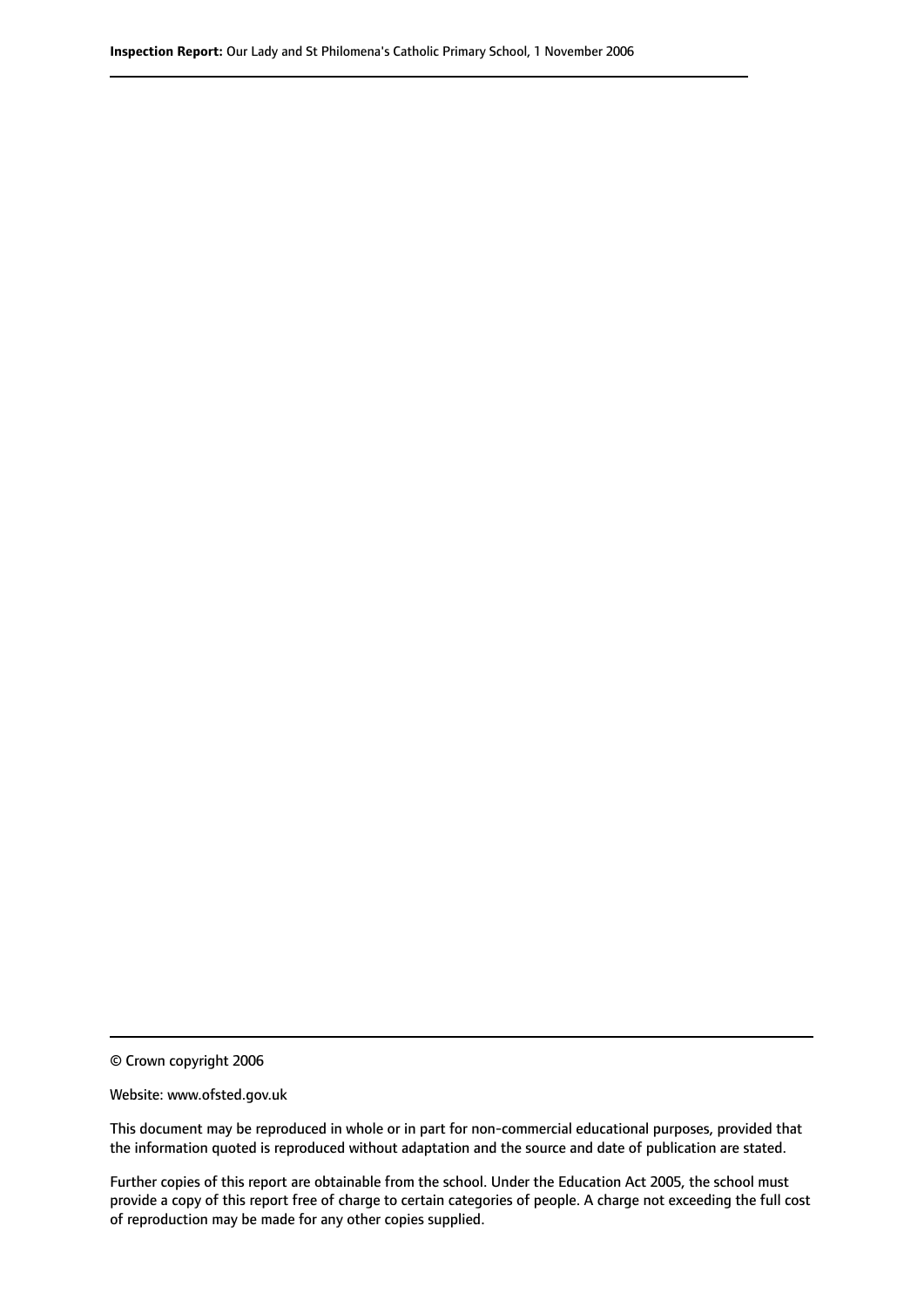# **Introduction**

The inspection was carried out by an Additional Inspector.

## **Description of the school**

This school is larger than average and is situated in the Sparrowhall estate in the north of Liverpool. The area that pupils come from has high levels of social deprivation and unemployment and the proportion of children entitled to free school meals is well above average. Attainment on entry to the school is below average with some children having poor communication skills and limited knowledge and understanding of the world. The percentage of pupils with learning difficulties and/or disabilities is below average and the number of pupils with statements of special educational need is average. There are 11 pupils who do not have English as their first language.

## **Key for inspection grades**

| Grade 1 | Outstanding  |
|---------|--------------|
| Grade 2 | Good         |
| Grade 3 | Satisfactory |
| Grade 4 | Inadequate   |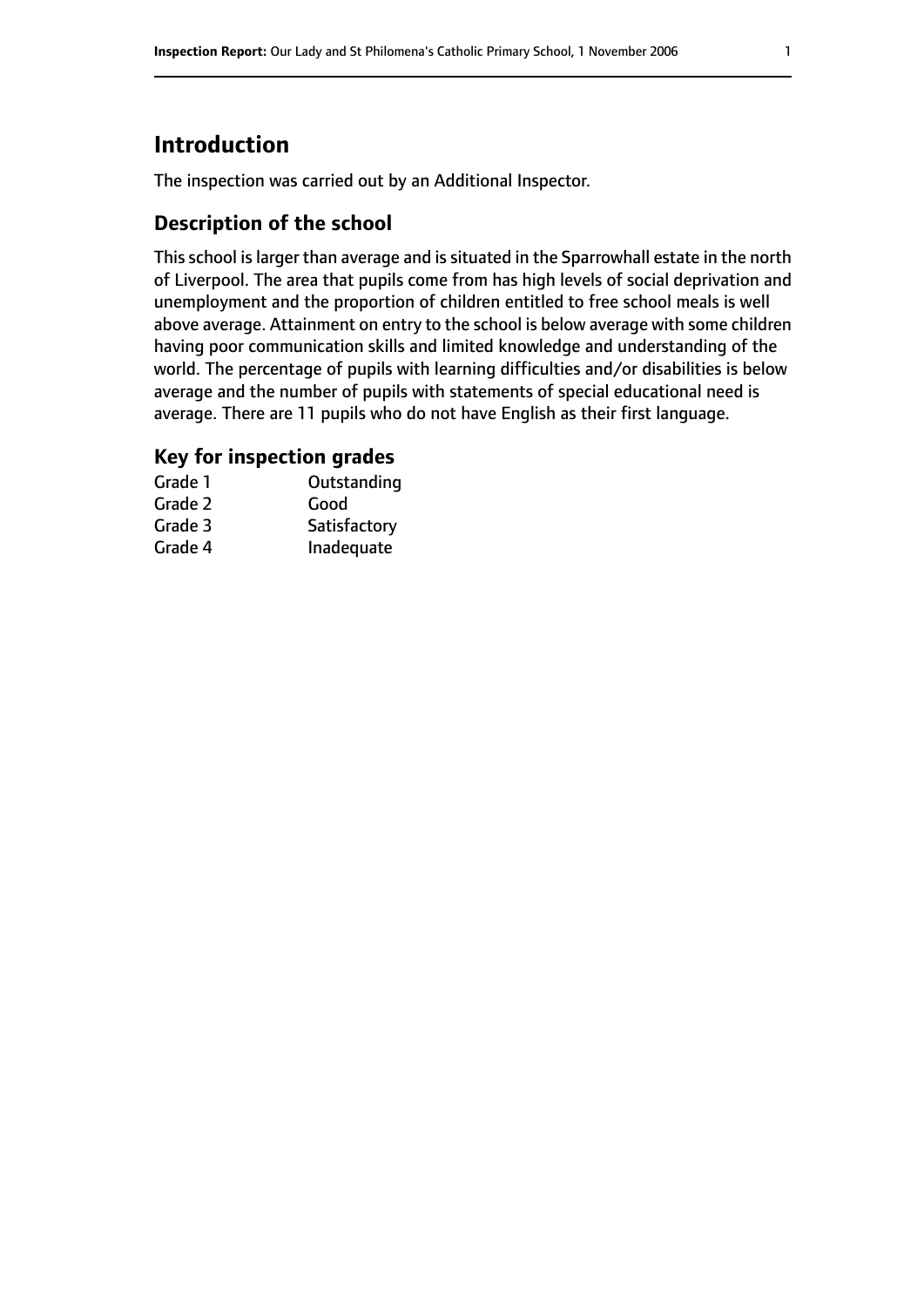# **Overall effectiveness of the school**

#### **Grade: 2**

This is a good school with some outstanding features and it gives good value for money. The ethos of the school is the key to its success. The headteacher leads the school with commitment and passion and, together with a dedicated staff, establishes a safe and secure environment in which all pupils thrive. The calm and purposeful approach to all aspects of school life fosters high levels of confidence and self-esteem within pupils. Pupils really enjoy coming to Our Lady's because, as one Year 6 pupil put it, 'learning is fun and this school is fantastic'. Pupils are very proud of their school and a strong community spirit ripples throughout every aspect of its work. Parents are highly supportive and appreciate the impact that the hard work of the staff has upon their children. As one parent commented, 'the school has not only met her needs educationally but it has enriched her life through building confidence and self-worth, not only in my child but in every child'.

Pupils' personal development is outstanding and is the platform for other successes. The relationships between pupils and staff are excellent and built upon mutual trust and respect. Pupils have a real 'say' in their school. They are articulate and bursting with enthusiasm to voice their opinions, take decisions and contribute to their local community. Their enjoyment of school is reflected in the improvements in attendance and a reluctance to take time off even when they are ill. They are enthusiastic learners and want to do their very best in everything. The school is very effective in motivating pupils and sets challenging targets for them to reach. Pupils feel secure about asking for help and support and are always willing to help each other with any difficulties. The outcome is that pupils' achievements are good and provides the foundation for them to be successful in later life. When children start school they have limited communication skills and a limited understanding of the wider world. They get a flying start to their education through the very good provision and teaching in the Foundation Stage. They quickly make good progress so that when they start Year 1 they are achieving national expectations. By Year 2, pupils are achieving above average standards in reading, writing and mathematics. This good progress is sustained throughout the junior classes and by the time pupils leave school the majority are achieving above average standards in English, mathematics and science. There is room for improvement for a small number of boys who do not make enough progress with their writing. There is particularly good support for pupils with learning difficulties and/or disabilities that ensures that they make good progress and achieve what they are capable of.

Pupils achieve well because teaching is good and they experience a varied and stimulating curriculum. Lessons are taught at a brisk pace and the needs of pupils are well planned for. Good opportunities are provided for pupils to work collaboratively as well as to think for themselves. Teachers expect pupils to work hard and as a result always engage and focus on the learning that is taking place.

Pupils' behaviour is exemplary and reflects the high expectations of the school. They feel entirely safe in school and are absolutely confident that that any problems will be dealt with quickly and fairly. The school provides a healthy environment and this leads to pupils being knowledgeable about healthy living. This is borne out by their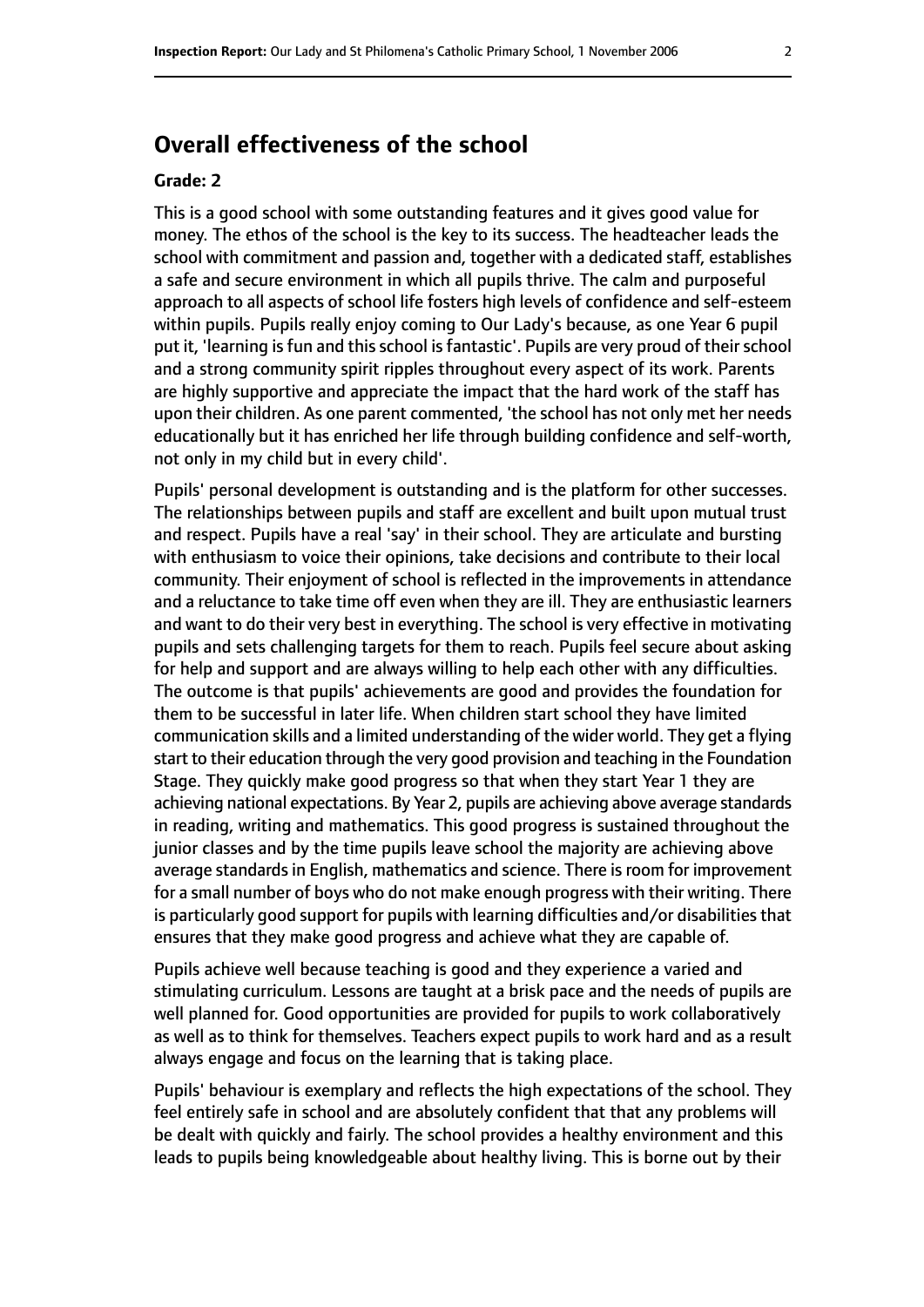active participation in a wide range of sporting activities and the regular eating of fruit and drinking of water. This is a school where pupils are ambitious, have high aspirations for their futures and are being very well prepared to becoming successful and responsible young citizens.

The school is exceptional in the care and support it gives to pupils. Every child matters to every member of staff, and individual needs - be they learning, social or medical are particularly well catered for. There is undoubtedly a 'can do' culture throughout the school and each pupil feels valued, respected and challenged. The parent who commented, 'he's got problems but it's no problem' aptly sums up the positive nature of the school and points to a significant factor in its success.

The school is well led and is accurate in knowing its strengths and areas for development. The senior leaders and governors share a common desire to ensure that pupils' spiritual, moral, social and cultural development is good - and it is. The headteacher and assistant headteacher shoulder a large burden of the monitoring of the school's work and it is appropriate that subject leaders are more involved in this role.

#### **What the school should do to improve further**

- Increase the rate of progress that boys make in their writing so that a higher percentage reach the nationally expected levels.
- Extend the responsibility of subject leaders in the monitoring of the quality of teaching and pupils' achievements.

# **Achievement and standards**

#### **Grade: 2**

Children make good progressin the Foundation Stage and improve their communication skills significantly. Their creative and physical development is enhanced through the good provision and effective use of teaching assistants. A major strength throughout the school is the standard of reading, with the vast majority of pupils achieving well above average standards by the age of 11. More able pupils are pushed to achieve the higher levels and almost half of the pupils achieved Level 5 at the end of Key Stage 2. Pupils whose first language is not English reach good standards because of the effective support they are given. Across the curriculum, and particularly in the arts, pupils make enormous strides in their learning and the overall impact is that pupils are developing a wide range of skills that will significantly assist them personally and in their future economic well-being. Although strategies have been put in place to improve the standard of boys' writing, it is still below the challenging standard the school believes it can achieve.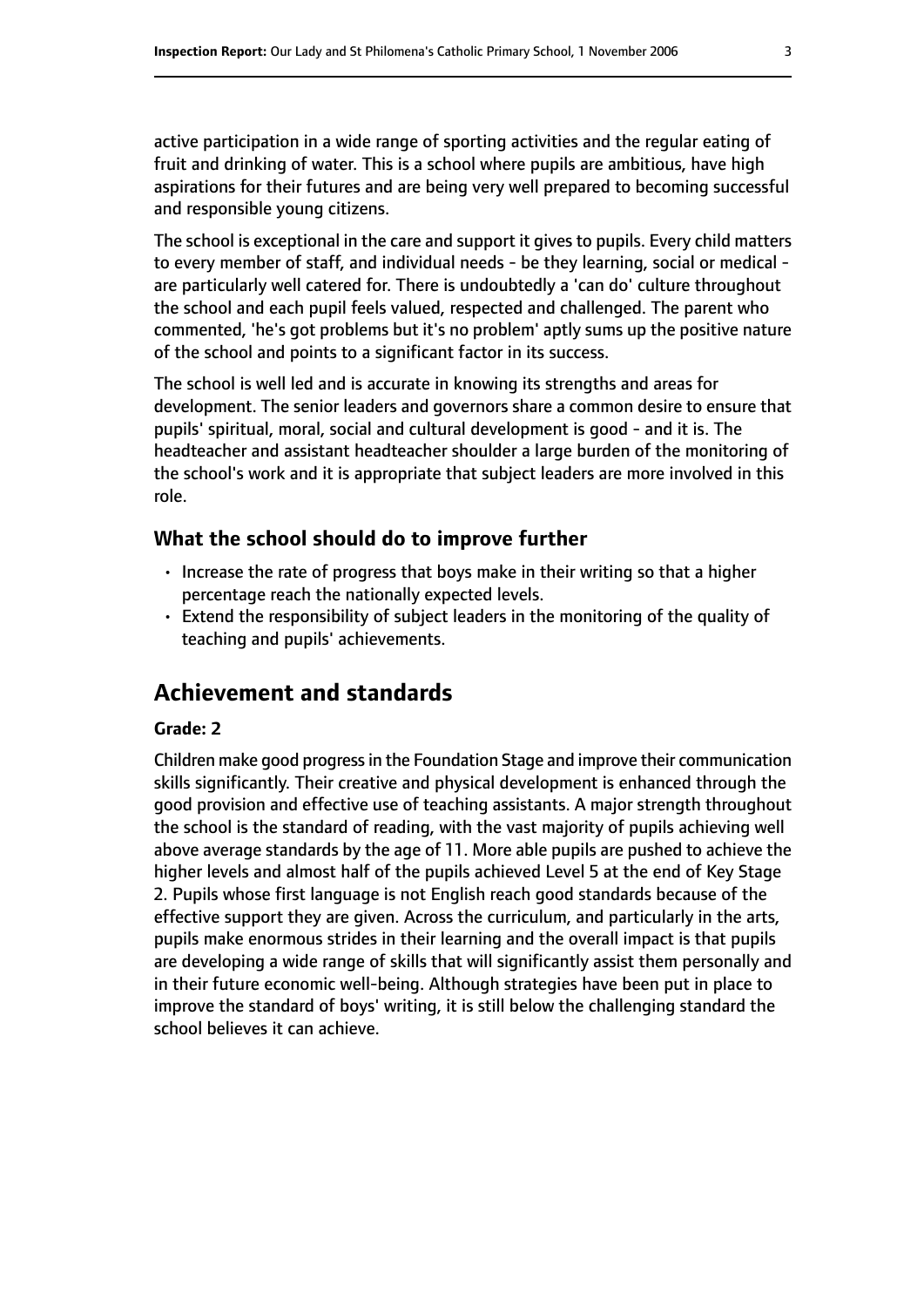# **Personal development and well-being**

#### **Grade: 1**

Pupils make outstanding progress in their personal development and this is one of the school's undoubted strengths. Routines are very well established and clear boundaries are defined so pupils know what is expected of them. The effect is that pupils feel secure and safe from any form of harassment, leading to exemplary behaviour and respect for every aspect of the whole-school community. Attendance is in line with the national average and continuing to improve. The structured reward system celebrates pupils' successes and is very effective in building and boosting their self-esteem. Pupils are very active in community activities and raise money for a number of charities, increasing their awareness of the needs of others and how they can make a positive contribution to helping them. The school council is an active forum that pupils aspire to be elected to and pupils carry out the many responsible roles given to them with maturity beyond their years.

# **Quality of provision**

## **Teaching and learning**

#### **Grade: 2**

Teaching has many significant strengths that result in very good gains in learning. Teachers have high expectations of pupils and plan carefully to ensure that every pupil is fully included in the learning. Teachers and teaching assistants work very well together and establish a positive learning climate where pupils feel well supported. Teachers use the excellent assessment and tracking systems to set appropriately challenging targets and use these as the basis for planning the learning activities for the different ability groups in the class. Pupils say that learning is interesting and exciting, that they are never bored and their teachers always help them to do their best.

#### **Curriculum and other activities**

#### **Grade: 2**

The curriculum and its enrichment are good. There are many opportunities beyond the standard curriculum for pupils to participate in, such as sport, music and languages, including French and Spanish. These are influential in motivating pupils and widening their horizons with the effect that pupils develop a love of learning and a desire to experiment in new activities. Regular visits and visitors are used well to bring the curriculum to life and pupils talk enthusiastically about how these experiences have left a lasting impact on them.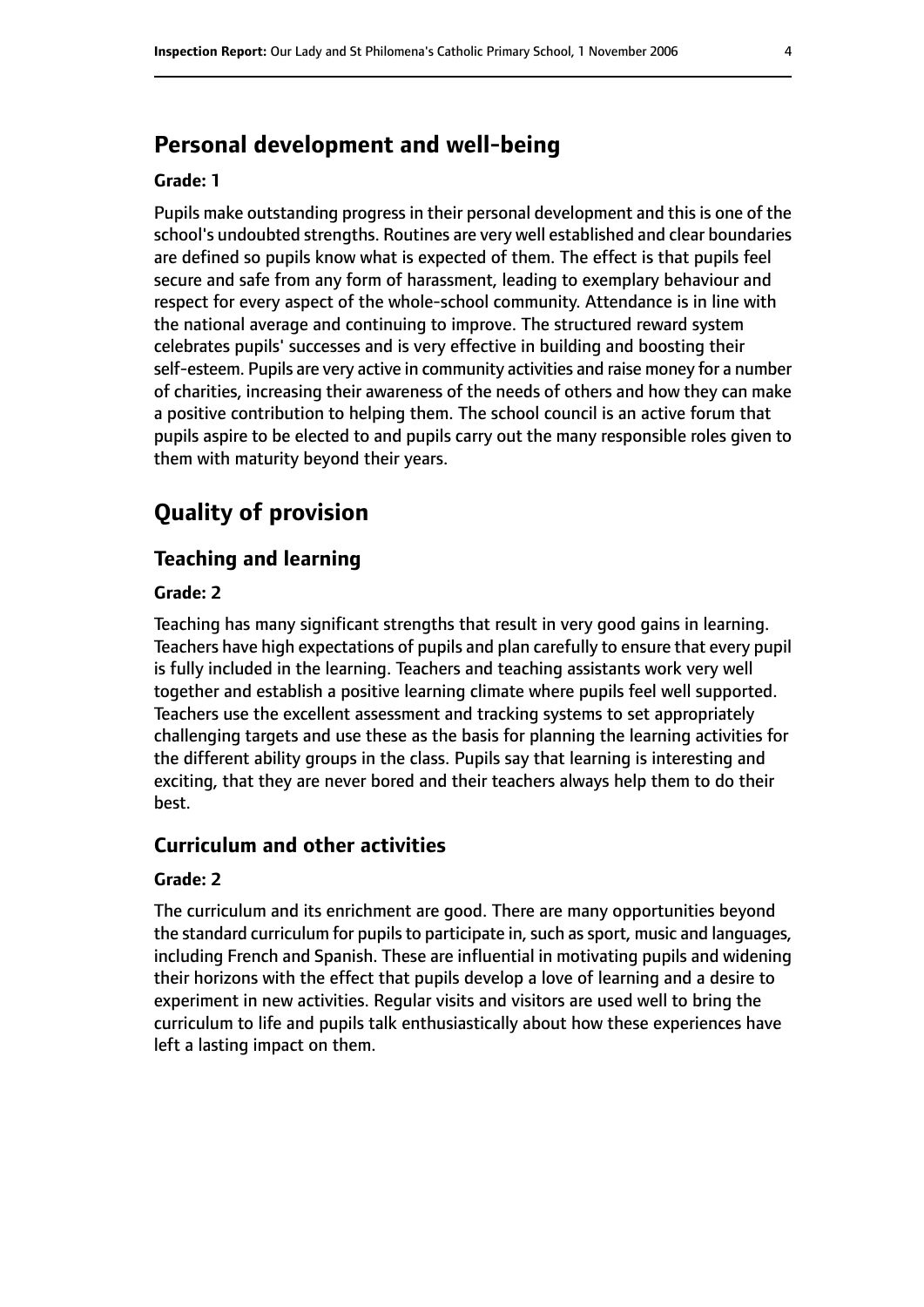#### **Care, guidance and support**

#### **Grade: 1**

This is a very safe and caring school and parents feel their children are well looked after both academically and personally. Arrangements to safeguard pupils are very thorough and this means that the most vulnerable or at risk pupils are quickly identified and supported. Child protection arrangements and those to ensure everyone's health, welfare and safety are in place. Pupils are made very aware of what their targets are and how they can achieve them. Pupils, including those with learning difficulties and/or disabilities, are given exceptional guidance and support with their learning targets and this is key to the progress that they make.

#### **Leadership and management**

#### **Grade: 2**

The headteacher provides very effective leadership in setting out a clear vision for the school and is very well supported by the assistant headteacher. The leadership has a good grasp of tracking pupils' progress and target-setting, resulting in the good achievement of all pupils, regardless of their learning difficulties and/or disabilities. The high quality of leadership means that staff feel a full part of a team that continues to strive for excellence and undaunted by new challenges. Subject leaders have had a limited role in the monitoring of the work of the school and are ready and capable of undertaking more responsibility in this aspect. The governors are very supportive of the school and work closely with the headteacher in maintaining the good quality of provision. The school has made good improvement since its last inspection.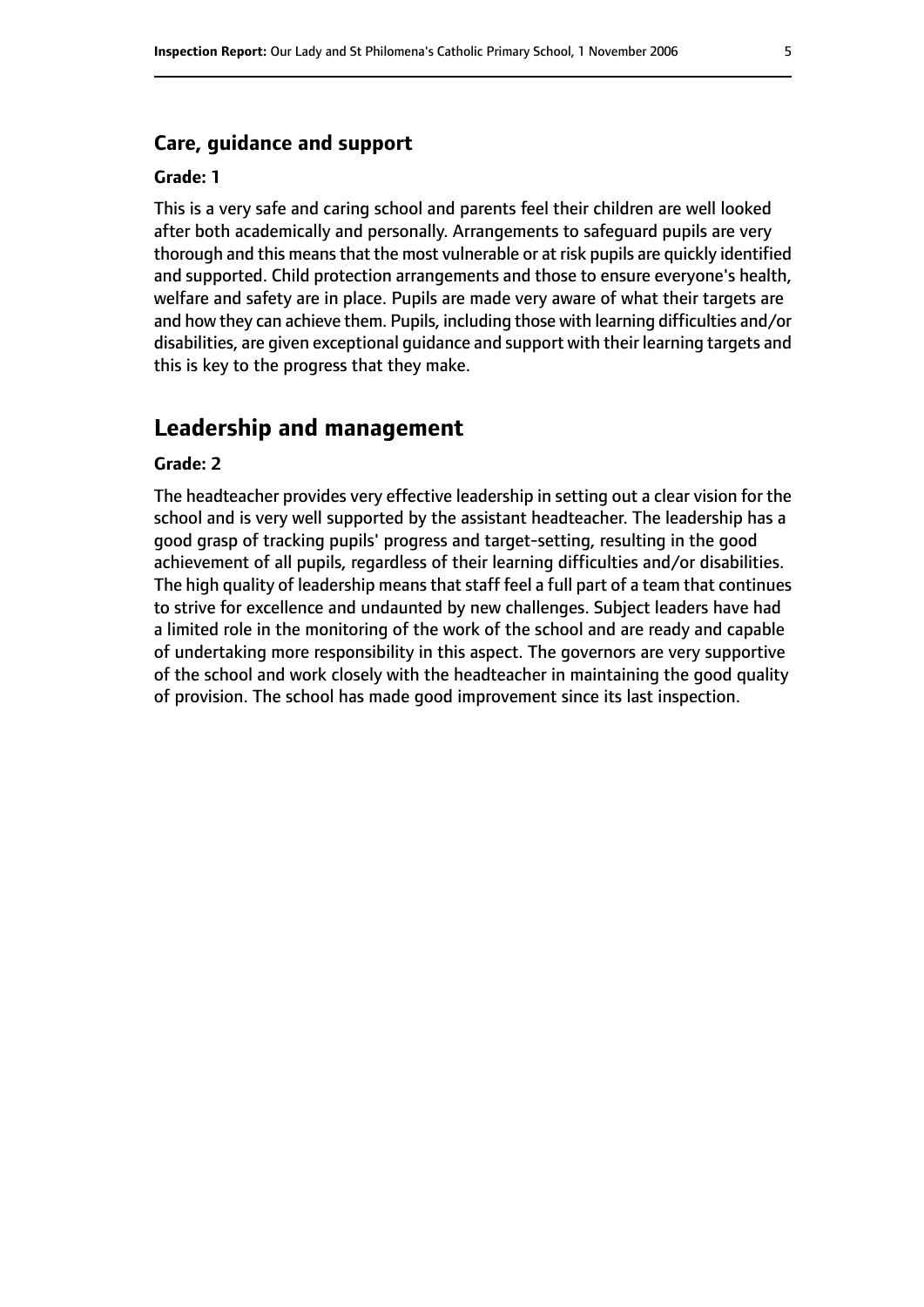**Any complaints about the inspection or the report should be made following the procedures set out inthe guidance 'Complaints about school inspection', whichis available from Ofsted's website: www.ofsted.gov.uk.**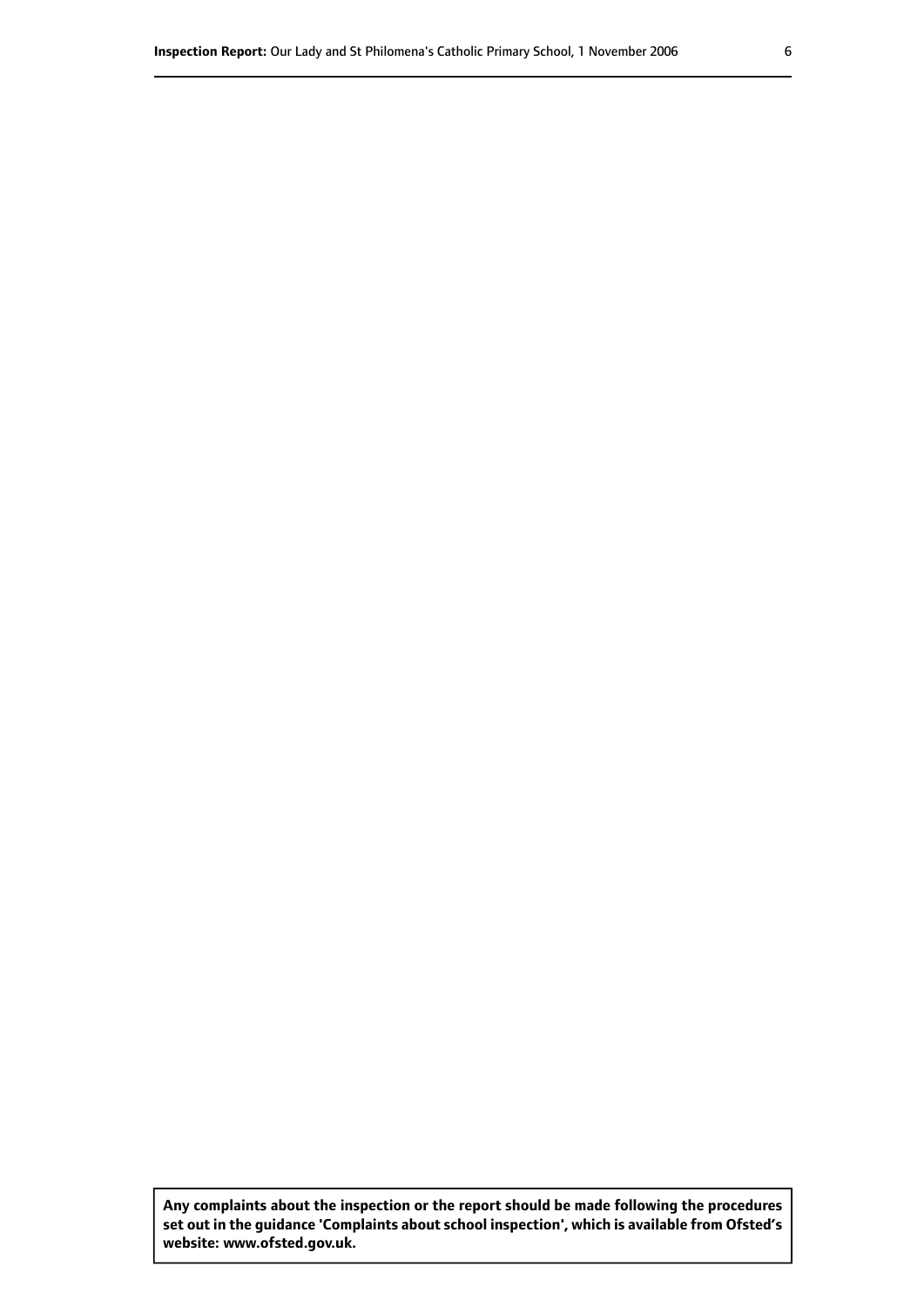# **Inspection judgements**

| Key to judgements: grade 1 is outstanding, grade 2 good, grade 3 satisfactory, and grade 4 | <b>School</b>  |
|--------------------------------------------------------------------------------------------|----------------|
| inadeauate                                                                                 | <b>Overall</b> |

## **Overall effectiveness**

| How effective, efficient and inclusive is the provision of education, integrated<br>care and any extended services in meeting the needs of learners? |     |
|------------------------------------------------------------------------------------------------------------------------------------------------------|-----|
| How well does the school work in partnership with others to promote learners'<br>well-being?                                                         |     |
| The quality and standards in the Foundation Stage                                                                                                    |     |
| The effectiveness of the school's self-evaluation                                                                                                    |     |
| The capacity to make any necessary improvements                                                                                                      |     |
| Effective steps have been taken to promote improvement since the last<br>inspection                                                                  | Yes |

## **Achievement and standards**

| How well do learners achieve?                                                                                            |  |
|--------------------------------------------------------------------------------------------------------------------------|--|
| The standards <sup>1</sup> reached by learners                                                                           |  |
| How well learners make progress, taking account of any significant variations between<br><sup>I</sup> groups of learners |  |
| How well learners with learning difficulties and disabilities make progress                                              |  |

## **Personal development and well-being**

| How good is the overall personal development and well-being of the<br>learners?                                  |  |
|------------------------------------------------------------------------------------------------------------------|--|
| The extent of learners' spiritual, moral, social and cultural development                                        |  |
| The behaviour of learners                                                                                        |  |
| The attendance of learners                                                                                       |  |
| How well learners enjoy their education                                                                          |  |
| The extent to which learners adopt safe practices                                                                |  |
| The extent to which learners adopt healthy lifestyles                                                            |  |
| The extent to which learners make a positive contribution to the community                                       |  |
| How well learners develop workplace and other skills that will contribute to<br>their future economic well-being |  |

## **The quality of provision**

| How effective are teaching and learning in meeting the full range of the<br>  learners' needs?                      |  |
|---------------------------------------------------------------------------------------------------------------------|--|
| $\mid$ How well do the curriculum and other activities meet the range of needs<br>$\mid$ and interests of learners? |  |
| How well are learners cared for, guided and supported?                                                              |  |

 $^1$  Grade 1 - Exceptionally and consistently high; Grade 2 - Generally above average with none significantly below average; Grade 3 - Broadly average to below average; Grade 4 - Exceptionally low.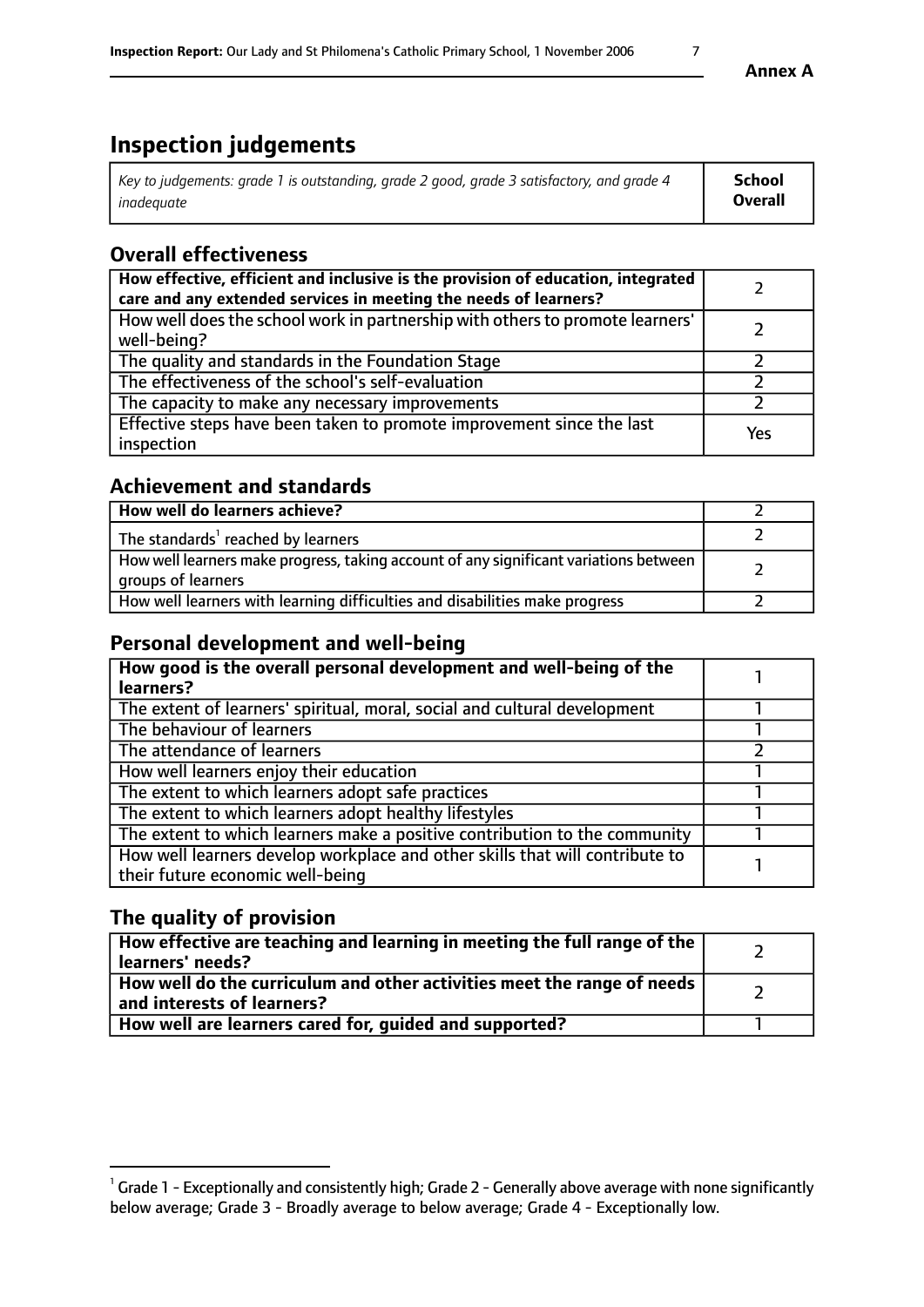# **Leadership and management**

| How effective are leadership and management in raising achievement<br>and supporting all learners?                                              |               |
|-------------------------------------------------------------------------------------------------------------------------------------------------|---------------|
| How effectively leaders and managers at all levels set clear direction leading<br>to improvement and promote high quality of care and education |               |
| How effectively performance is monitored, evaluated and improved to meet<br>challenging targets                                                 |               |
| How well equality of opportunity is promoted and discrimination tackled so<br>that all learners achieve as well as they can                     |               |
| How effectively and efficiently resources, including staff, are deployed to<br>achieve value for money                                          | $\mathcal{L}$ |
| The extent to which governors and other supervisory boards discharge their<br>responsibilities                                                  |               |
| Do procedures for safeguarding learners meet current government<br>requirements?                                                                | Yes           |
| Does this school require special measures?                                                                                                      | <b>No</b>     |
| Does this school require a notice to improve?                                                                                                   | <b>No</b>     |